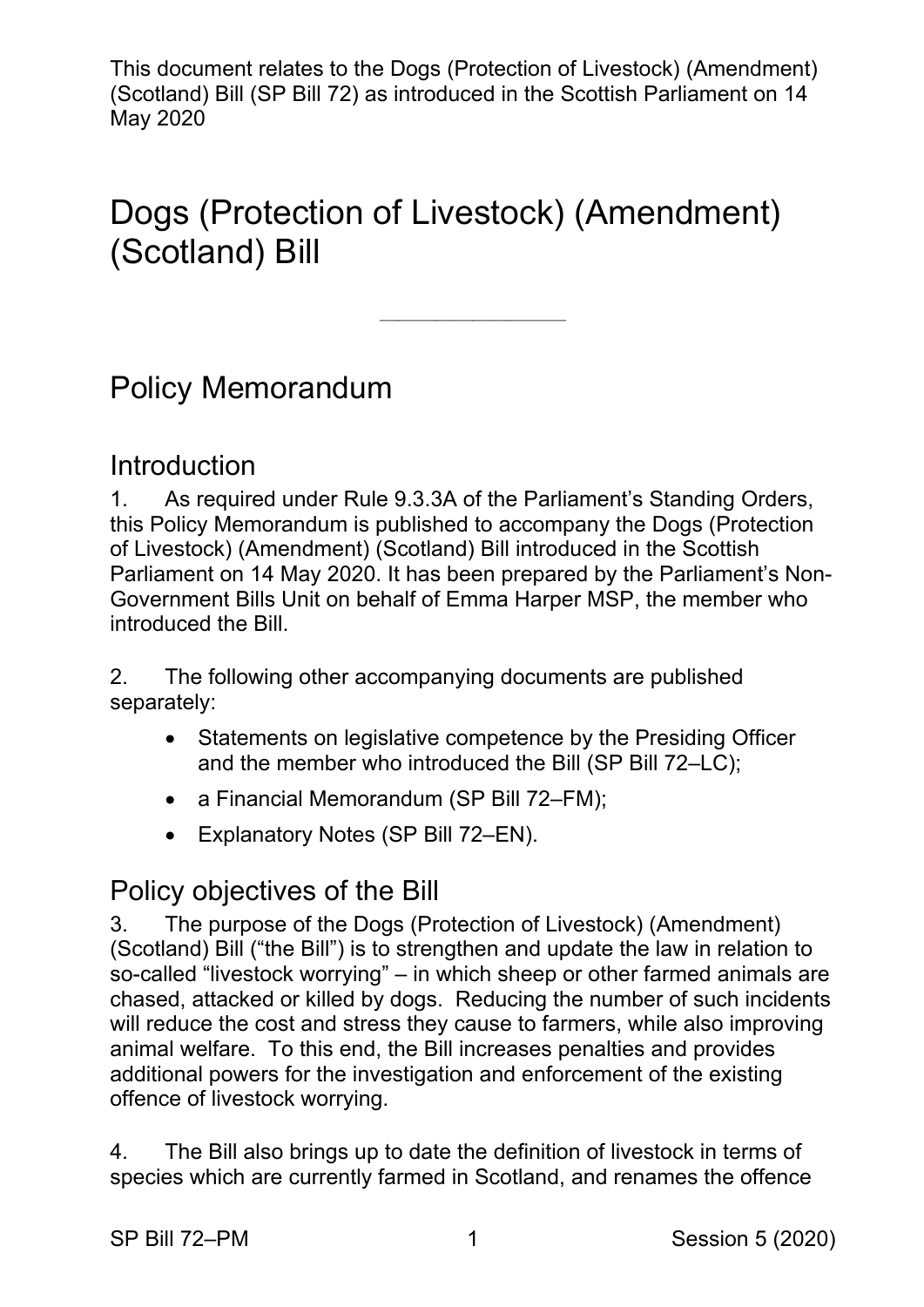as that of "attacking or worrying" livestock, to emphasise how serious it can be.

## **Background**

5. There are around 51,200 farms across Scotland, of which 24,000 have livestock,<sup>1</sup> and, of these, approximately 12,700 breed sheep,<sup>2</sup> 8,800 breed cattle $^3$  and 900 have dairy cows. $^4$  There are 204 holdings that keep alpacas, 91 that keep llama and 120 holdings that have farmed deer.<sup>5</sup> From contact with livestock owners, it has become clear to the member that many people within Scotland's agricultural sector have either experienced dog attacks on their livestock, or know of someone who has. The Bill should assist in increasing the public's awareness of the seriousness of livestock worrying and might therefore contribute to a reduction of the number of incidences.

6. While identifying the true scale of the problem of livestock worrying remains challenging, the research available suggests it is a significant one for many farmers and livestock owners. Under-reporting of incidents seems to be a major issue. This is compounded by the absence of a consistent approach to formally recording livestock worrying and attacks. When taken together, this makes it very difficult to produce accurate data on how many incidents occur across Scotland every year.

7. The results of research commissioned by the Scottish Government and published in December 2019<sup>6</sup> states that: "the existing evidence does not provide an adequate basis for assessing the true scale of the issues, or

https://www.gov.scot/publications/sheep-attacks-harassment-research/

 $\overline{a}$ 

<sup>1</sup> https://www.gov.scot/publications/agriculture-facts-figures-2019/pages/3/ This figure is the total number of sheep, cattle, diary, pigs, poultry and mixed holdings.

<sup>2</sup>https://www.gov.scot/publications/agriculture-facts-figures-2019/pages/10/ 3https://www.gov.scot/publications/agriculture-facts-figures-2019/pages/9/ 4 https://www.gov.scot/publications/agriculture-facts-figures-2019/pages/8/ 5 Information provided by the Scottish Government's Agricultural Census team to NGBU

<sup>6</sup> Agriculture, Environment and Marine: Research Findings No. 6/2019: Attacks on Sheep by Dogs and Wildlife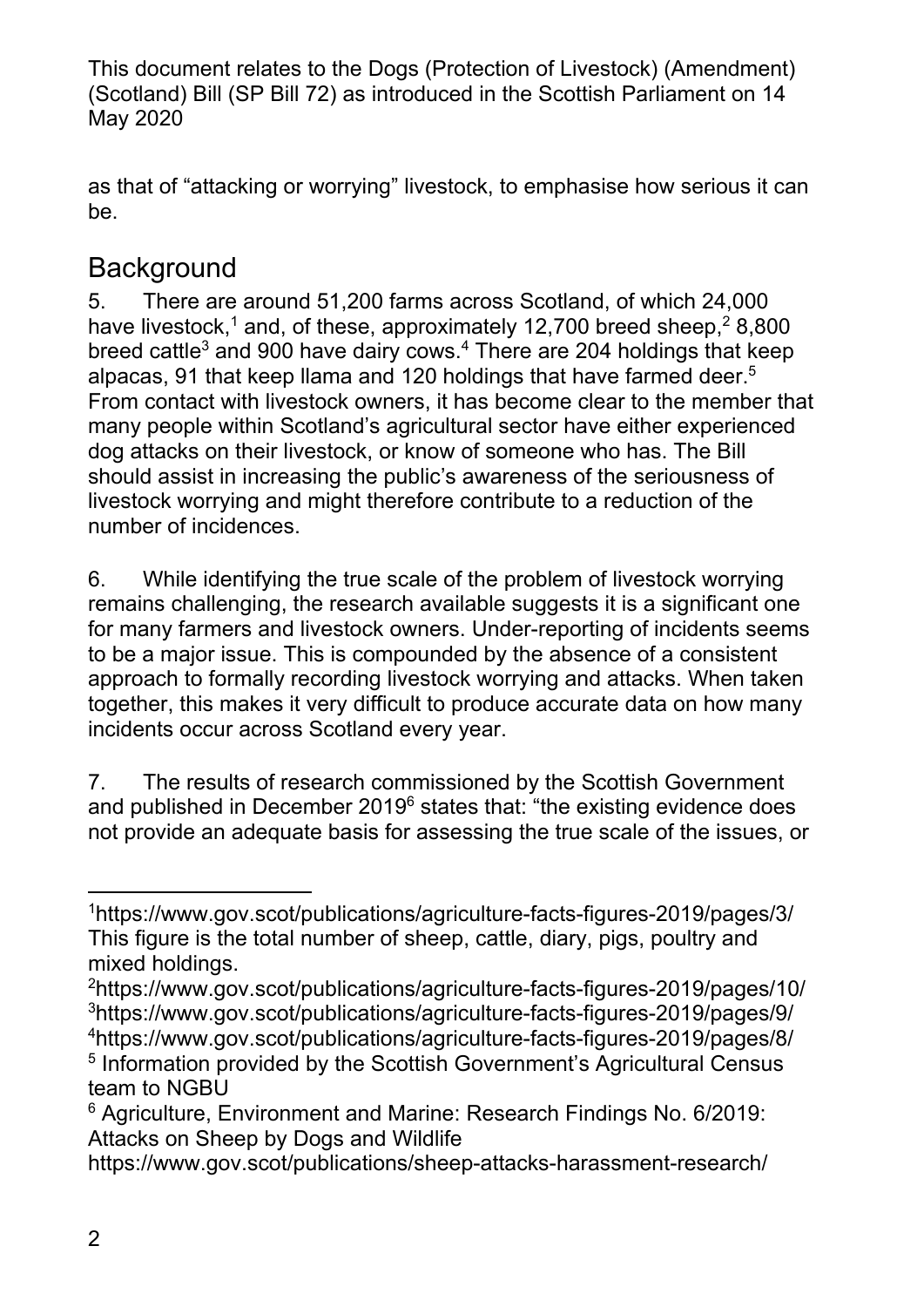for showing the potential contributing factors or impacts that can effectively inform the development of appropriate responses".

## **Findings of recorded incidents**

8. There is some evidence available from a limited number of sources.

9. The results of research commissioned by the Scottish Government and published in December 2019<sup>7</sup> found that 14% of sheep farmers said that dogs had attacked or chased their sheep in the previous 12 months. These farmers reported an average of 3.5 separate incidents over that period – making a total of 6.223 incidents per year. $8$  On average, each incident resulted in 1.58 sheep being killed, 0.51 having to be destroyed, and a further 1.72 being injured. $9$ 

10. This implies that, on average, each sheep farmer who had experienced worrying lost 5.53 sheep killed, 1.785 sheep destroyed and 6.02 sheep injured.<sup>10</sup> That makes a total of 9,832 sheep killed, 3,174 sheep destroyed and 10,704 sheep injured in Scotland each year.<sup>11</sup>

## **Under-reporting of incidents of livestock worrying**

11. The Scottish Government research found that only around a third of dog attacks were currently reported to the police. The qualitative research revealed very mixed experiences of the police and courts' response to attacks and, consequently, about whether farmers felt that it was worth reporting an incident. There was a perception that the level of understanding of the problem, and the extent to which it was prioritised, varied by area and by individual officer. This suggested a need to encourage farmers to report incidents, to raise awareness of the issue

<sup>&</sup>lt;u>.</u> <sup>7</sup> Agriculture, Environment and Marine: Research Findings No. 6/2019: Attacks on Sheep by Dogs and Wildlife

https://www.gov.scot/publications/sheep-attacks-harassment-research/  $8(12,700 \times 0.14 = 1,778) \times 3.5 = 6,223$ .

<sup>&</sup>lt;sup>9</sup> Page 2, Agriculture, Environment and Marine: Research Findings No. 6/2019: Attacks on Sheep by Dogs and Wildlife -

https://www.gov.scot/publications/sheep-attacks-harassment-research/  $10$  3.5 x 1.58 = 5.53; 3.5 x 0.51 = 1.785; 3.5 x 1.72 = 6.02.

<sup>&</sup>lt;sup>11</sup> (12,700 x 0.14 = 1,778) x 5.53 = 9,832; 1,778 x 1.785 = 3,174; 1,778 x  $6.02 = 10.704$ .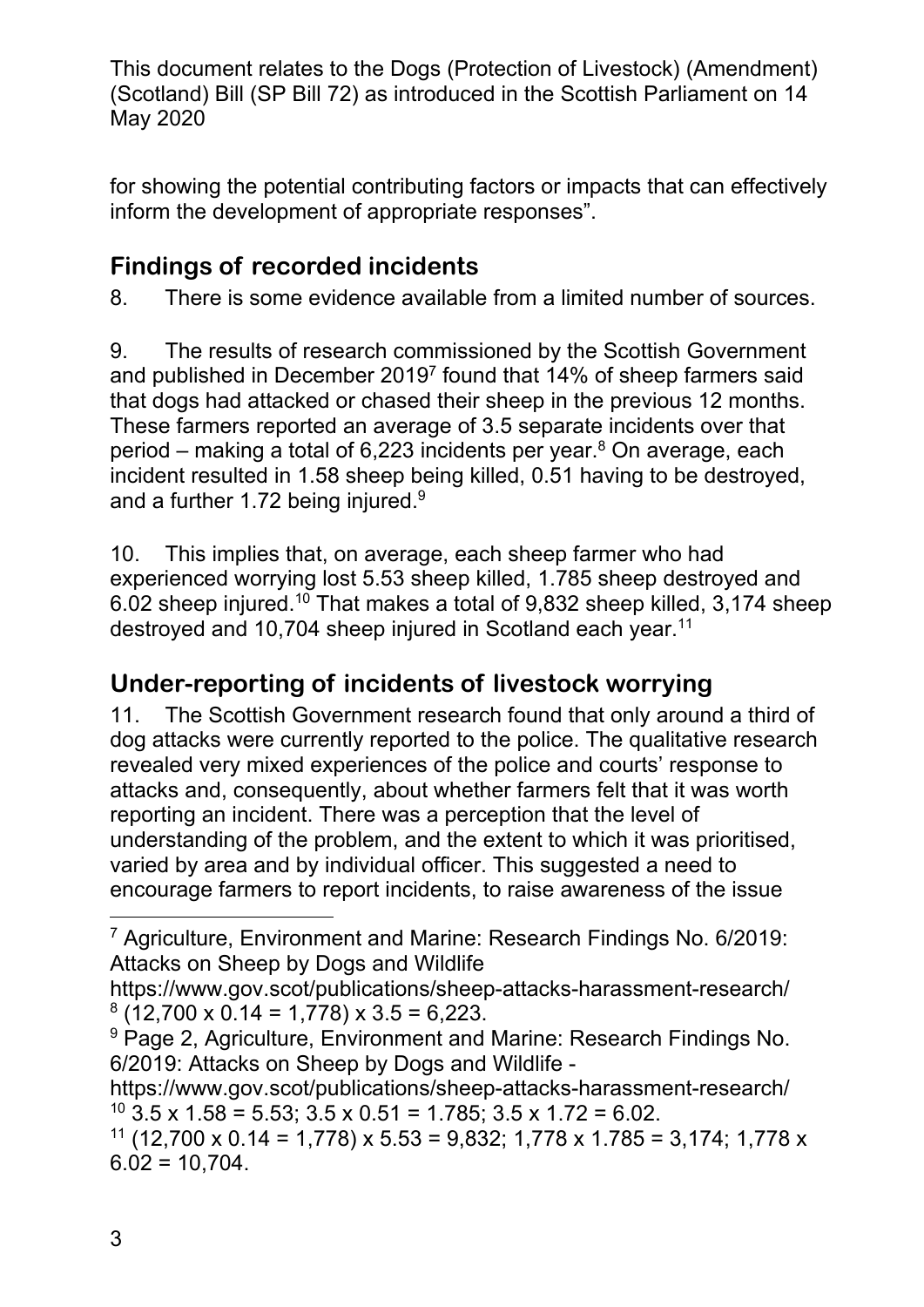among police officers and to improve the consistency of the police response.

## **Cost of livestock worrying**

12. The Scottish Government research indicated that the average cost to farmers was £697 per dog attack amounting to around £4.4m each year.<sup>12</sup> In addition, farmers spent an average of five and a half hours dealing with each incident (for example, dealing with injured sheep and investigating the attack).

13. The study also demonstrated the emotional impact of some attacks on farmers – 80% of farmers said the most recent dog attack had upset them a great deal or quite a lot.

## Current legislation etc.

## **Dogs (Protection of Livestock) Act 1953 ("the 1953 Act")**

14. The principal current legislation on livestock worrying is found in the Dogs (Protection of Livestock) Act 195313 which states at section 1 that:

"… if a dog worries livestock on any agricultural land, the owner of the dog, and, if it is in the charge of a person other than its owner, that person also, shall be guilty of an offence under this Act."

- 15. The Act also provides that:
	- No offence is committed if, at the time of the worrying/attack, the livestock were trespassing, the dog belonged to the owner of the land on which the livestock were trespassing, and the person in charge of the dog did not cause the dog to attack the livestock.
	- The maximum penalty for an offence under section 1 is level 3 on the standard scale (currently £1,000).
	- Police can seize a dog if it is found on the agricultural land on which the livestock worrying took place, in order to ascertain who the owner is.

 $\overline{a}$  $12$  6,223 x £697 = £4,337,431.

<sup>13</sup> http://www.legislation.gov.uk/ukpga/Eliz2/1-2/28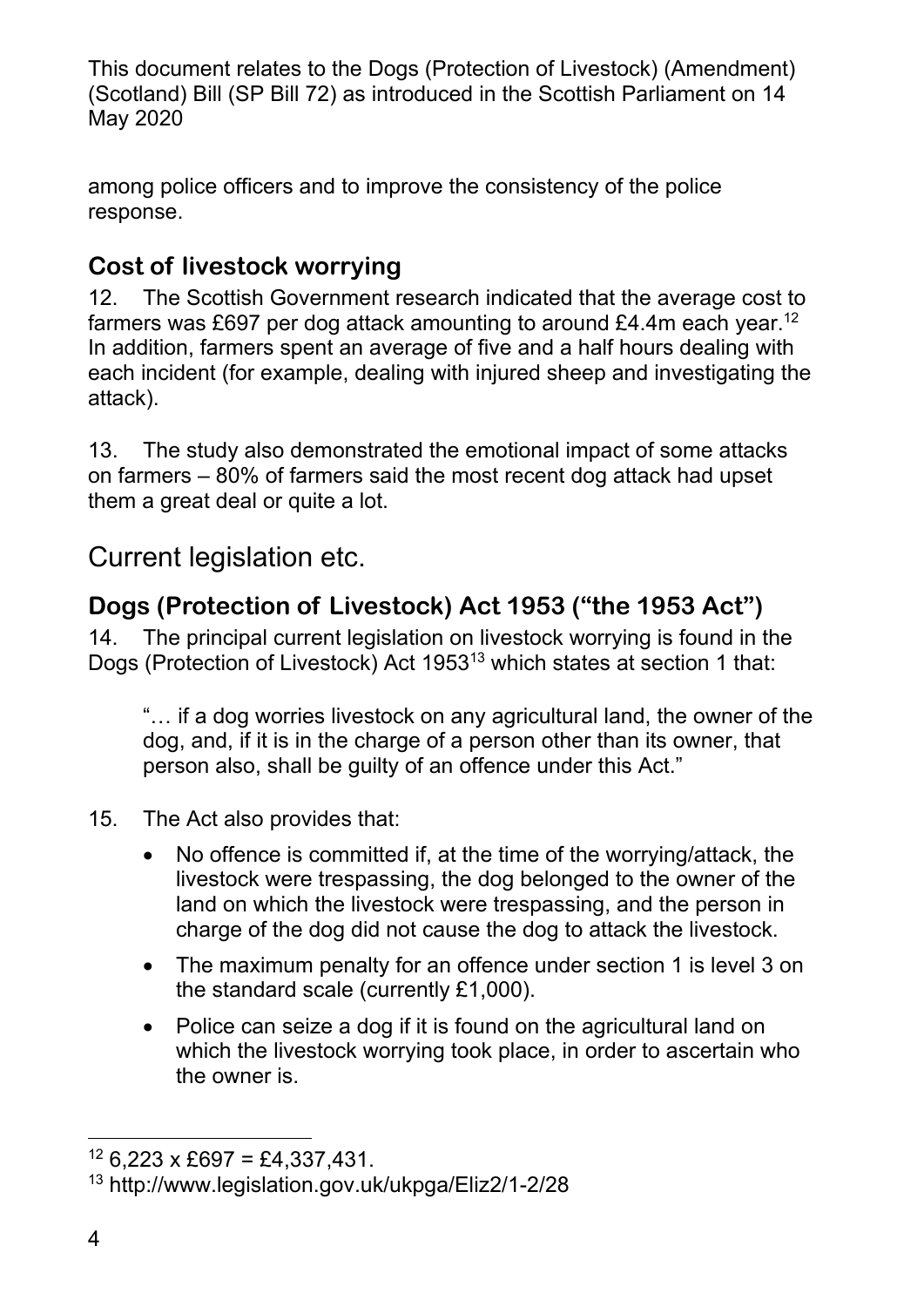"Worrying" is defined as:

"(a) attacking livestock, or

(b) chasing livestock in such a way as may reasonably be expected to cause injury or suffering to the livestock or, in the case of females, abortion, or loss of or diminution in their produce, or

(c) being at large (that is to say not on a lead or otherwise under close control) in a field or enclosure in which there are sheep".

• Police dogs, quide dogs, trained sheep dogs, working gun dogs and dogs lawfully used to hunt are exempted from paragraph (c) of the definition (i.e. such dogs are permitted to be at large in a field of sheep without this constituting an offence).

## **The Dogs Act 190614 ("the 1906 Act")**

16. Section 3 of the Dogs Act 1906 enables the police to seize any stray dog found on a road or in a public place, and keep it until it is claimed by its owner. If it is claimed, the owner may be charged for the cost of keeping the dog; and if it is not claimed, the dog may lawfully be sold or destroyed. Section 2(3) of the 1953 Act applies the provisions about keeping, selling and destroying dogs to situations where a dog is seized in connection with a livestock worrying incident.

## **Land Reform (Scotland) Act 200315 ("the 2003 Act")**

17. Section 1 of the Land Reform (Scotland) Act 2003 gives everyone a right of responsible access to most land, including fields where there are horses, cattle and other farm animals.

18. Section 9 outlines conduct excluded from access rights and includes "being on or crossing land while responsible for a dog or other animal which is not under proper control". Section 10 provides a statutory duty for Scottish Natural Heritage (SNH) to issue a Scottish Outdoor Access Code16 setting out guidance in relation to access rights. The Code emphasises the

1

<sup>14</sup> http://www.legislation.gov.uk/ukpga/Edw7/6/32

<sup>15</sup> http://www.legislation.gov.uk/asp/2003/2/contents

<sup>16</sup> http://www.legislation.gov.uk/asp/2003/2/section/10. The Code is available here: https://www.outdooraccess-scotland.scot/scottish-outdooraccess-code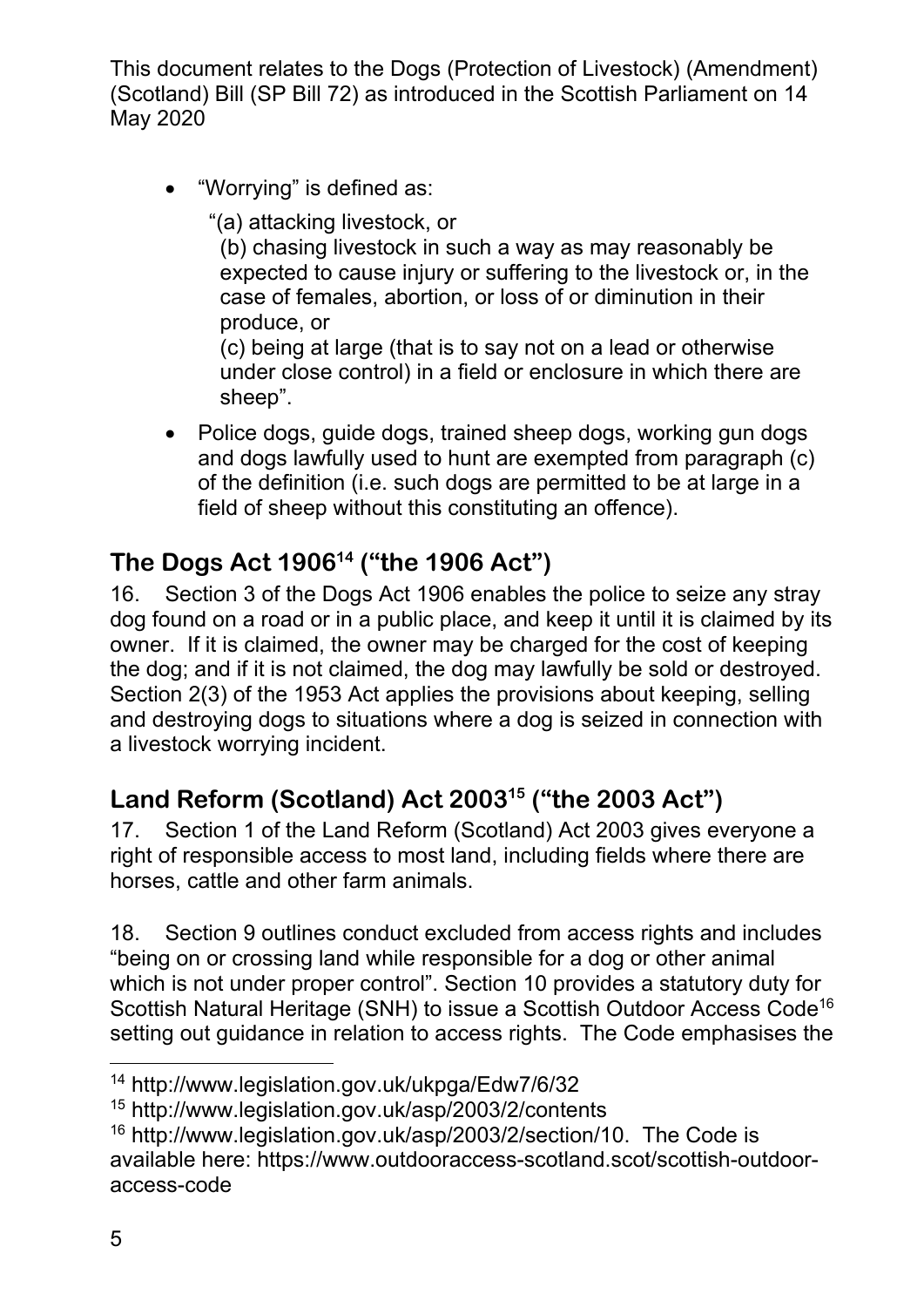need for people crossing agricultural land with a dog to keep it on a short lead or otherwise under control in the vicinity of livestock, and avoiding fields with calves or lambs.

## Control of Dogs (Scotland) Act 2010<sup>17</sup> ("the 2010 Act")

19. The Control of Dogs (Scotland) Act 2010 enables local authorities to impose a Dog Control Notice on the owner, or the person in charge, of a dog where the person has failed to keep the dog under control in a public place. A person who breaches a Dog Control Notice commits an offence and may be fined (at up to level 3 on the standard scale – currently  $£1,000$ ) and may also be disqualified from owning or keeping a dog. The Act also allows local authorities to seek an order for the destruction of a dangerous or unresponsive dog, and to allow the court that issues the order to disqualify the dog's owner from owning or keeping a dog.

### **Animals (Scotland) Act 198718 ("the 1987 Act")**

20. Under the 1987 Act, anyone who is the keeper of a dog which causes damage by killing or injuring livestock will be liable for the damage caused. The keeper of a dog for the purposes of the Act is the owner, the person in possession of the dog, or the head of a household where the owner is a member of the household under the age of 16.

21. Under section 3 of the 1987 Act, anyone facing civil proceedings for killing or injuring an animal has a defence if they can show they were acting to protect the livestock from attack by the animal, and that they were the keeper of the livestock, the owner of the land where the livestock was kept, or someone acting on that owner's behalf. Where the animal was attacking, or was about to attack, livestock, the defence applies only if there are no other practical means of ending or preventing the attack. Where the animal had attacked livestock, the defence applies only if it is still in the vicinity, it is not under the control of anyone present and there is no other practicable means of preventing a further attack. In either case, the killing or injuring of the animal must be reported to the police within 48 hours.

 $\overline{a}$ 

<sup>17</sup> http://www.legislation.gov.uk/asp/2010/9/contents

<sup>18</sup> https://www.legislation.gov.uk/ukpga/1987/9/contents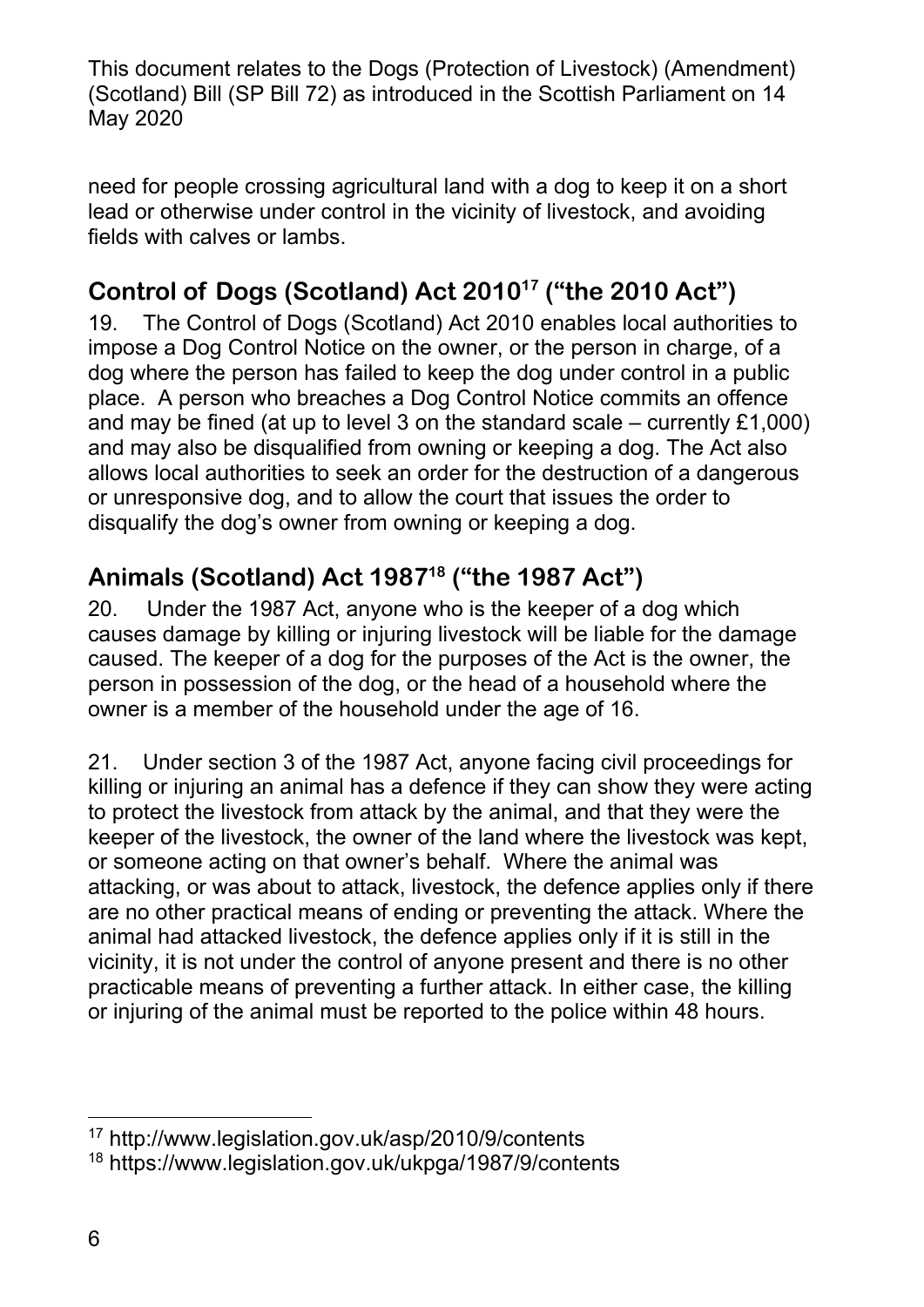## **Civic Government (Scotland) Act 198219 ("the 1982 Act")**

22. Section 129 of the 1982 Act provides a very similar defence for people who kill or injure a dog which is worrying livestock, again so long as they are the owner (or acting on the authority of the owner) of the livestock or the land; there were no other reasonable means of ending or preventing the worrying; and they report the killing or injuring to the police within 48 hours. Where the dog is no longer worrying livestock, the defence is available only if the dog is still in the vicinity, is not under anyone's control and there is no practicable means of establishing who owns it. Consequently, if a dog is shot for having worried livestock and its owner is in the vicinity, the person who carried out the shooting would not necessarily be able to rely on this defence.

#### **Joint Protocol on the Control of Dogs**

23. Also of relevance is the Joint Protocol on the Control of Dogs detailing the responsibilities of different bodies in dealing with irresponsible dog ownership.20 The protocol is intended to aid local authorities and Police Scotland with the decision making process when considering how best to deal with complaints relating to irresponsible dog ownership within communities and was developed by local authorities, Police Scotland, the National Dog Warden Association (Scotland), Society of Chief Officers of Environmental Health in Scotland and the Crown Office and Procurator Fiscal Service.

#### Detail of the Bill

24. There are five mains strands to the Bill, all of which are implemented by means of amendments to the 1953 Act.

#### **Strand 1 – Increasing the penalties for the offence**

25. The first strand is about increasing the penalties available for the existing offence of livestock worrying (under section 1 of the 1953 Act). There are a number of elements to this.

<sup>1</sup> 19 https://www.legislation.gov.uk/ukpga/1982/45/section/129 <sup>20</sup>https://www.parliament.scot/S5\_Public\_Audit/General%20Documents/Co ntrol of Dogs - joint protocol document as of 6 May 2016 Web.pdf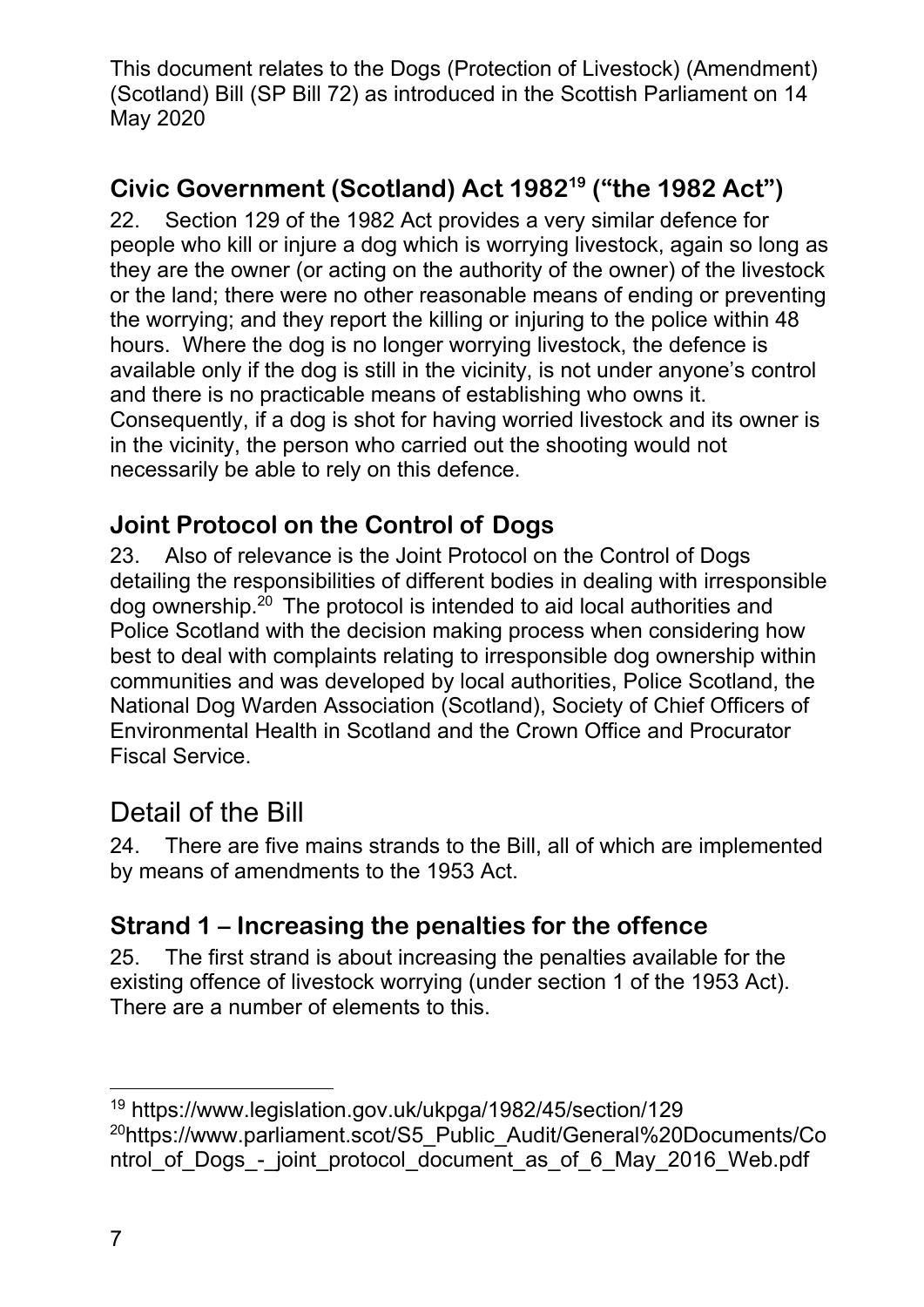#### **Increased maximum penalty**

26. Firstly, the maximum penalty (on summary conviction) is increased to imprisonment for up to six months, a fine at level 5 on the standard scale (currently set at £5,000), or both. This is a significant increase over the current maximum (a fine at level 3, currently £1,000).

#### **Disqualification and prevention orders**

27. Secondly, the Bill allows the court that convicts the person also to make an order disqualifying them, for such period as the court sees fit, from owning or keeping a dog, or preventing them from taking dogs onto agricultural land on which livestock is present. The latter type of order could be useful in a case where the person who was in charge of the dog when it attacked or worried livestock was, for example, a professional dogwalker – for whom disqualification from owning or keeping dogs might be ineffective.

28. The Bill sets no upper limit on the duration of the order that the court may impose – to allow, in the most serious cases, a lifetime ban on owning a dog or taking it onto land with livestock present. However, the Bill allows the person who is the subject of the order to apply to the court that made the order, at least one year after the order was made, to have the order discharged – and, if that is refused, to re-apply at least a year later (and so on, indefinitely).

29. If the court refuses such an application, the person may appeal the refusal to the Sheriff Appeal Court.

30. Where a person breaches a disqualification order, that person is liable on summary conviction to a fine not exceeding level 5 on the standard scale.

#### **Strand 2 – Increasing police powers**

#### **Power to seize a dog from land, for the purpose of identifying the dog's owner**

31. The current legislation on livestock worrying makes limited provision for seizing dogs. The 1953 Act (section 2(2)) provides that a dog can be seized from agricultural land and then detained if a police officer has reasonable cause to believe that the dog has been worrying livestock on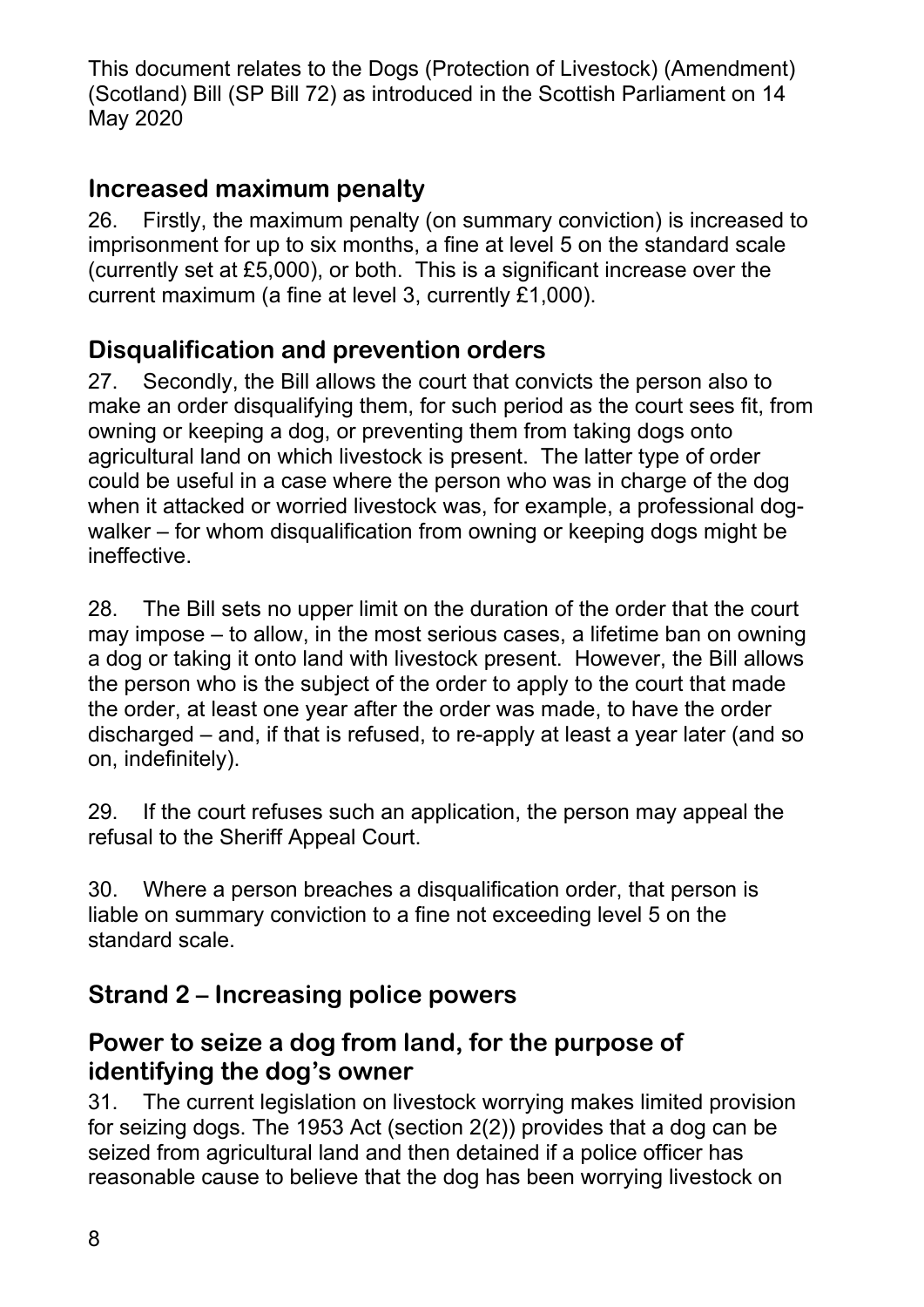that land and no one present identifies themselves as responsible for the dog, but only for the purpose of establishing who its owner is. A dog so detained is made subject to the same requirements as apply to stray dogs under the Dogs Act 1906. This means the dog must be properly looked after and efforts made to identify its owner; if the owner has not reclaimed the dog (and paid for the cost of detaining it) within 7 days, the dog may be sold or destroyed.

32. The Bill expands this existing power (to seize a dog that is suspected of worrying livestock for the purpose of identifying the dog's owner) so it allows a dog to be seized from any land (other than premises) even if that land (the land on which the dog is found) is not the agricultural land on which the worrying took place. The Bill also allows the power to be exercised by an inspector as well as by a police officer (see further below). Finally, the Bill adds a presumption that, where the owner hasn't reclaimed the dog after 7 days, the police (or inspecting body) should sell the dog rather than destroy it (unless the dog is considered dangerous or it is impractical to sell it).

#### **Power to seize dog from land, for the purpose of gathering evidence**

33. The Bill then adds a new seizure power (section 2(2A)) that allows a police officer (or inspector) to seize and detain a dog suspected of livestock worrying from any land (other than premises), this time for the purposes of identifying and securing evidence of the offence. Like the existing power, this new power is made subject to the requirements of the Dogs Act 1906 (with appropriate modifications).

#### **Power to enter premises to seize dog, with or without a warrant**

34. Section 2A of the 1953 Act currently allows the police to obtain a warrant to enter and search premises if there are reasonable grounds for believing that a dog on the premises was involved in an offence under section 1 of the Act. However, this is only a warrant to enter, search and identify the dog; there is no power to seize the dog from premises under such a warrant.

35. The Bill extends section 2A in various ways. First, as with the seizure powers under section 2(2) and (2A), it extends the power to apply for a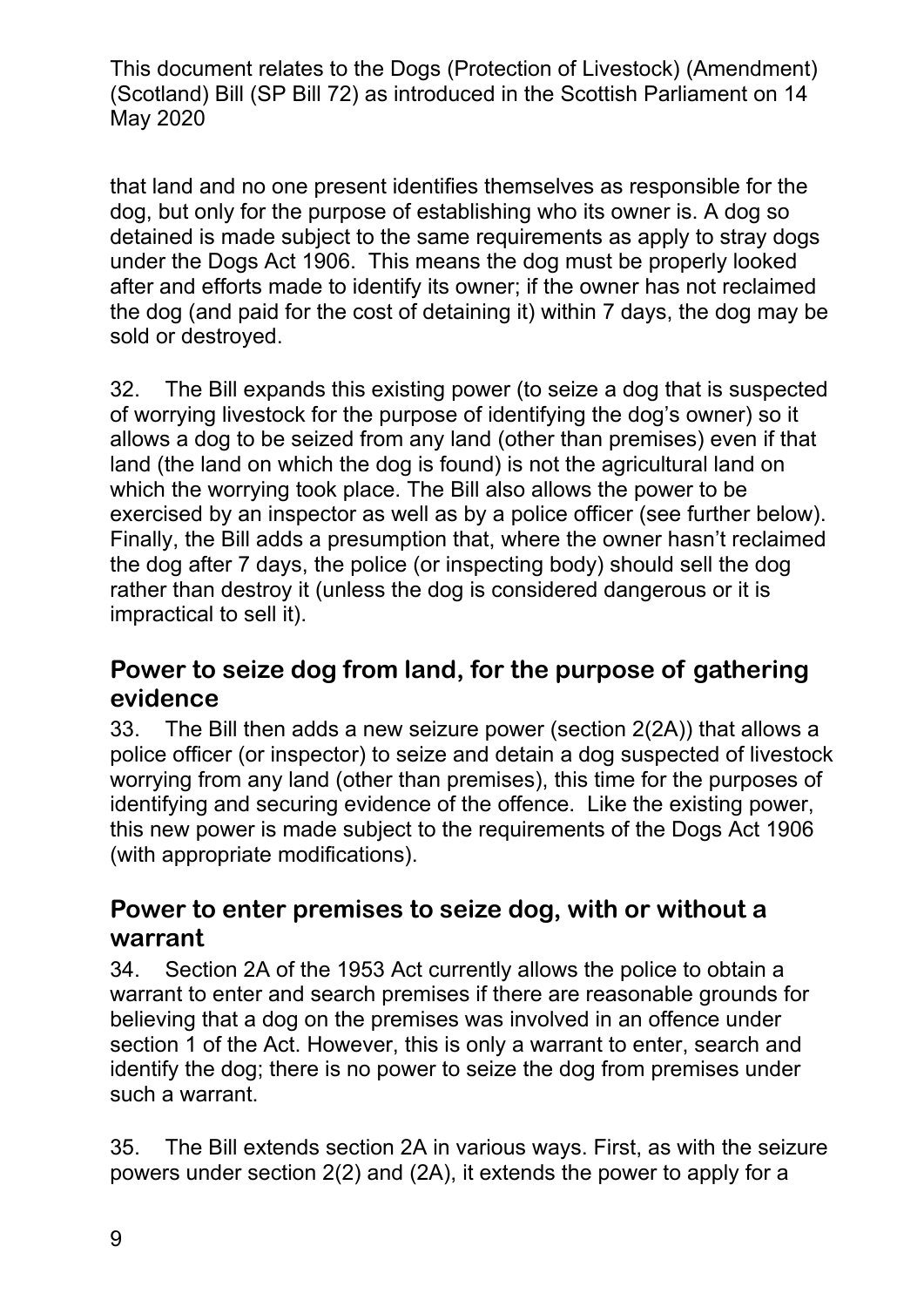warrant to inspectors as well as the police. Second, it extends the power to issue a warrant to a sheriff as well as a justice of the peace. Third, it allows a warrant to authorise the police officer (or inspector) not just to identify the dog but also to establish who the dog's owner is or (if that cannot be established) to seize and detain the dog – either until the owner has claimed it (and paid for its detention) or for the purpose of gathering evidence. Fourth, it allows the police officer (or inspector) to use reasonable force, including forcing open locked doors. Finally, it allows the police officer (or inspector) to enter non-domestic premises (such as farm buildings) without a warrant in circumstances where seeking a warrant first would frustrate the purpose of searching the premises. (A warrant would always be required to enter domestic premises – such as a dwelling-house or caravan – but the warrant may be granted without the occupier having been given advance notice if giving that notice would frustrate the purpose of obtaining the warrant.)

#### **Power to take dog to vet**

36. Where a dog is seized for the purpose of obtaining evidence – either from land (under section 2(2A) of the 1953 Act) or from premises (under new section 2A) – it can also be taken (under new section 2B) to a vet to allow the vet to examine it and take samples. This could, for example, allow the dog's saliva, or wool found in the dog's mouth, to be matched to samples taken from a sheep at the scene. The police officer (or inspector) can exercise this power whether or not accompanied by the dog's owner or the person in charge of the dog.

#### **Strand 3 – Powers to authorise inspecting bodies and appoint inspectors**

37. The consultation document highlighted, as one of the factors limiting the success of previous attempts to reduce livestock worrying, that the police do not have enough resource to investigate and enforce the offence, and local authority officers do not have the relevant powers. As a possible mechanism to assist with an increase in resources, the Bill adds a new section 2C to the 1953 Act enabling the Scottish Ministers to authorise, by regulations, other bodies as "inspecting bodies", thus allowing those bodies to appoint suitably qualified individuals from within their staff as "inspectors".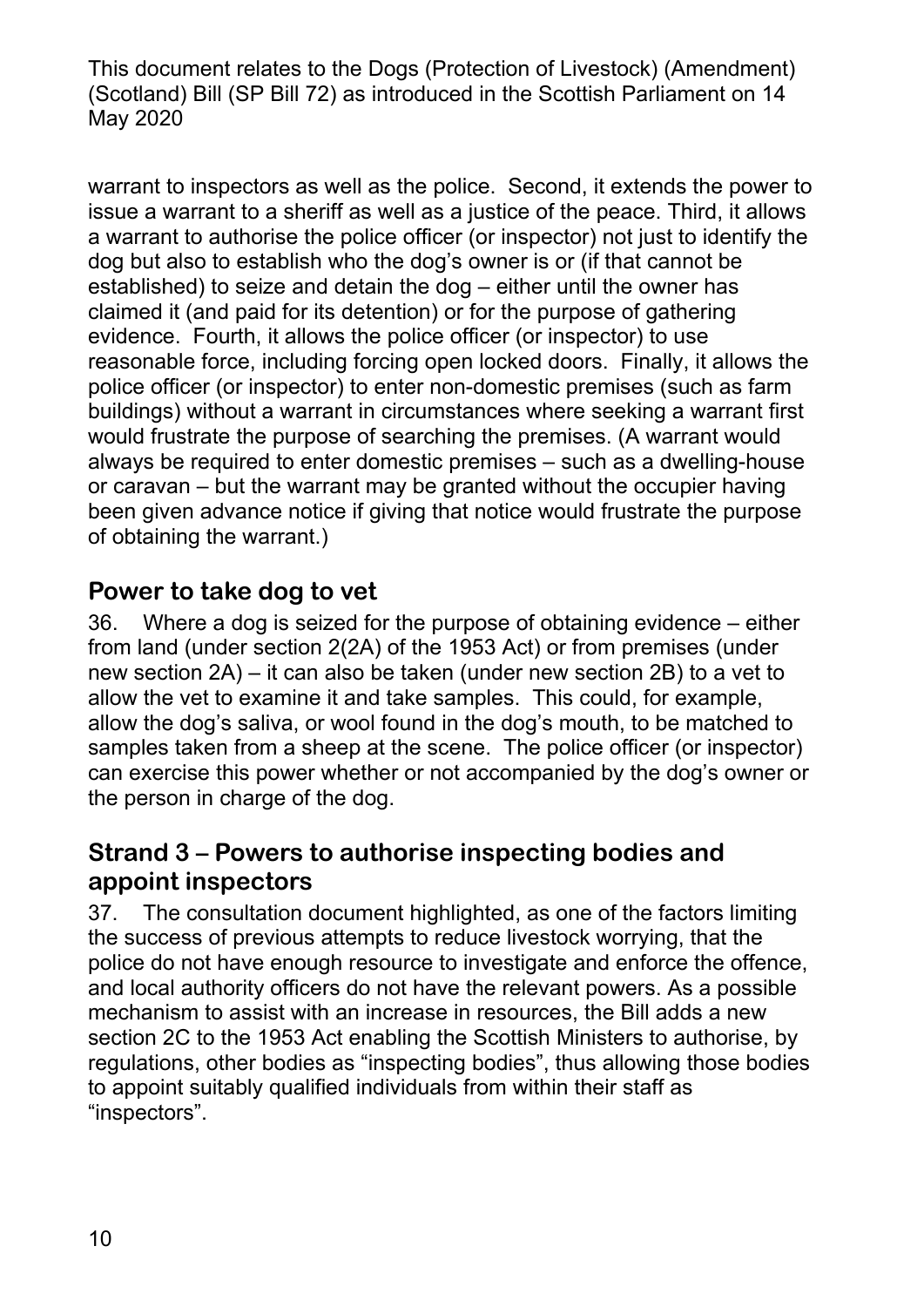38. Such inspectors would have the same powers as the police to seize dogs from land; to enter premises to identify dogs, establish who owns them and detain them for evidence-gathering purposes; and to take seized dogs to a vet. Inspecting bodies and inspectors would not have any liability for, for example, any damage caused by inspectors while gaining entry to premises to seize a dog, where they were acting on reasonable grounds and in good faith.

#### **Strand 4 – Extending the definition of 'livestock'**

39. The Bill extends the definition of "livestock" in the 1953 Act to reflect a more up-to-date list of the species which are now farmed in Scotland. The Bill also creates a power for Scottish Ministers, by regulations, to further amend that definition, for example by adding new species which are first farmed in Scotland after the Bill comes into force.

40. Therefore, in addition to cattle, sheep, goats, swine, horses and poultry, the expanded definition includes camelids (e.g. llamas, alpacas), ostriches, farmed deer, buffalo, and enclosed game birds (e.g. young pheasants, before they are released into open countryside). The opportunity has also been taken to replace a reference to "asses" with "donkeys" (the latter being, now, the more usual term for these animals).

41. The Bill also imports the updated definition of "livestock" into section 129 of the Civic Government (Scotland) Act 1982, which provides livestockowners with a defence to any legal action they may face for killing or injuring a dog if, at the time, the dog was worrying or about to worry livestock. This is to ensure that this provision can provide protection to farmers in the same range of circumstances as the 1953 Act can protect them.

#### **Strand 5 – re-naming the offence by reference to 'attacking' as well as 'worrying' livestock**

42. The member is of the view that the term "livestock worrying" does not adequately reflect the seriousness of the offence, which sometimes involves sheep or other livestock being savagely attacked, and either killed or severely wounded. Even when there is no direct physical injury, being chased can leave animals exhausted or traumatised, and can cause pregnant ewes to abort. The member believes that, for some people, the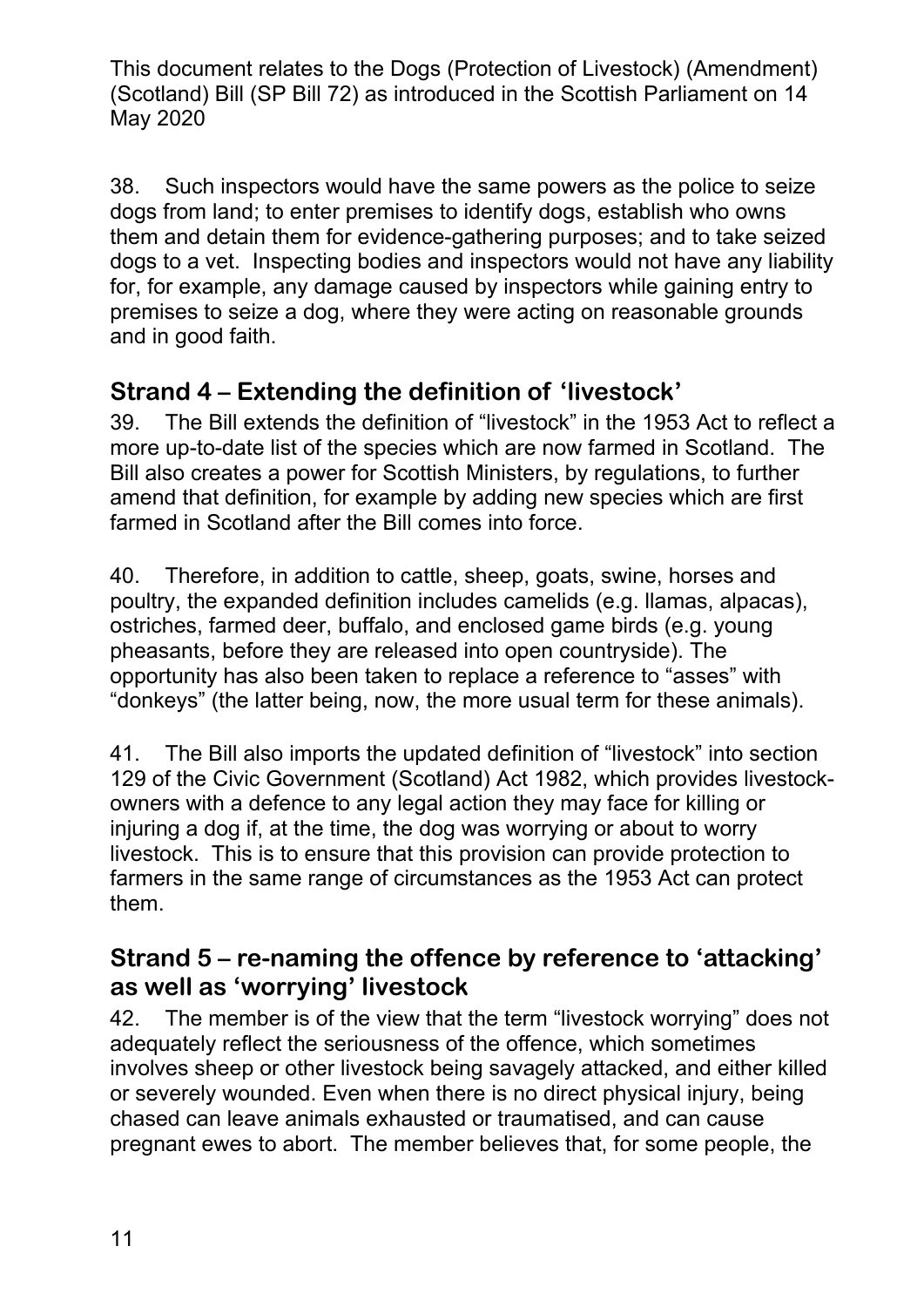word "worrying" means nothing more than livestock being alarmed when being chased.

43. She is also aware, however, that replacing the term "worrying" in legislation might be problematic, as it is a widely used and well-understood term, and that replacing it with something applicable only to the more extreme cases (e.g. where livestock are actually killed or injured) would have the perverse effect of narrowing the application of the offence – thus running counter to the policy aim.

44. To square the circle, the Bill re-titles the offence in terms of either attacking or worrying livestock, and makes a corresponding adjustment to the definition of "worrying" so that "attacking" is no longer included. The effect is to leave the scope of the offence (under section 1 of the 1953 Act) unchanged: everything that currently constitutes that offence will still do so, but the offence can now be described in a way that gives greater prominence to the most serious instances (in which livestock is attacked). "Worrying" will now be restricted to the less serious instances (where livestock is chased, or where a dog is at large in a field of sheep).

45. The re-naming of the section 1 offence in terms of a dog attacking or worrying livestock creates a need to make equivalent adjustments in other legislation. This includes section 129 of the Civic Government (Scotland) Act 1982 (mentioned in paragraph 41). The amendments made to section 129 by section 8 of the Bill include amending references to a dog worrying livestock so they become references to the dog attacking or worrying livestock. Non-statutory material such as the SNH Scottish Outdoor Access Code may also have to be revised.

#### **Exempt dogs**

46. In addition to these five main strands, the Bill makes a couple of minor adjustments to section 1 of the 1953 Act in respect of the dogs entitled to be at large in a field of sheep.

47. Under section 1(2A)(b), specific types of dog are exempt from the general prohibition on permitting a dog to be at large in a field of sheep. These are, currently, "a police dog, a guide dog, a working gun dog or a dog lawfully used to hunt". The Bill amends this provision to refer to (and so also exempt) other assistance dogs (including dogs trained to assist the deaf or people with other disabilities such as epilepsy); it also specifies that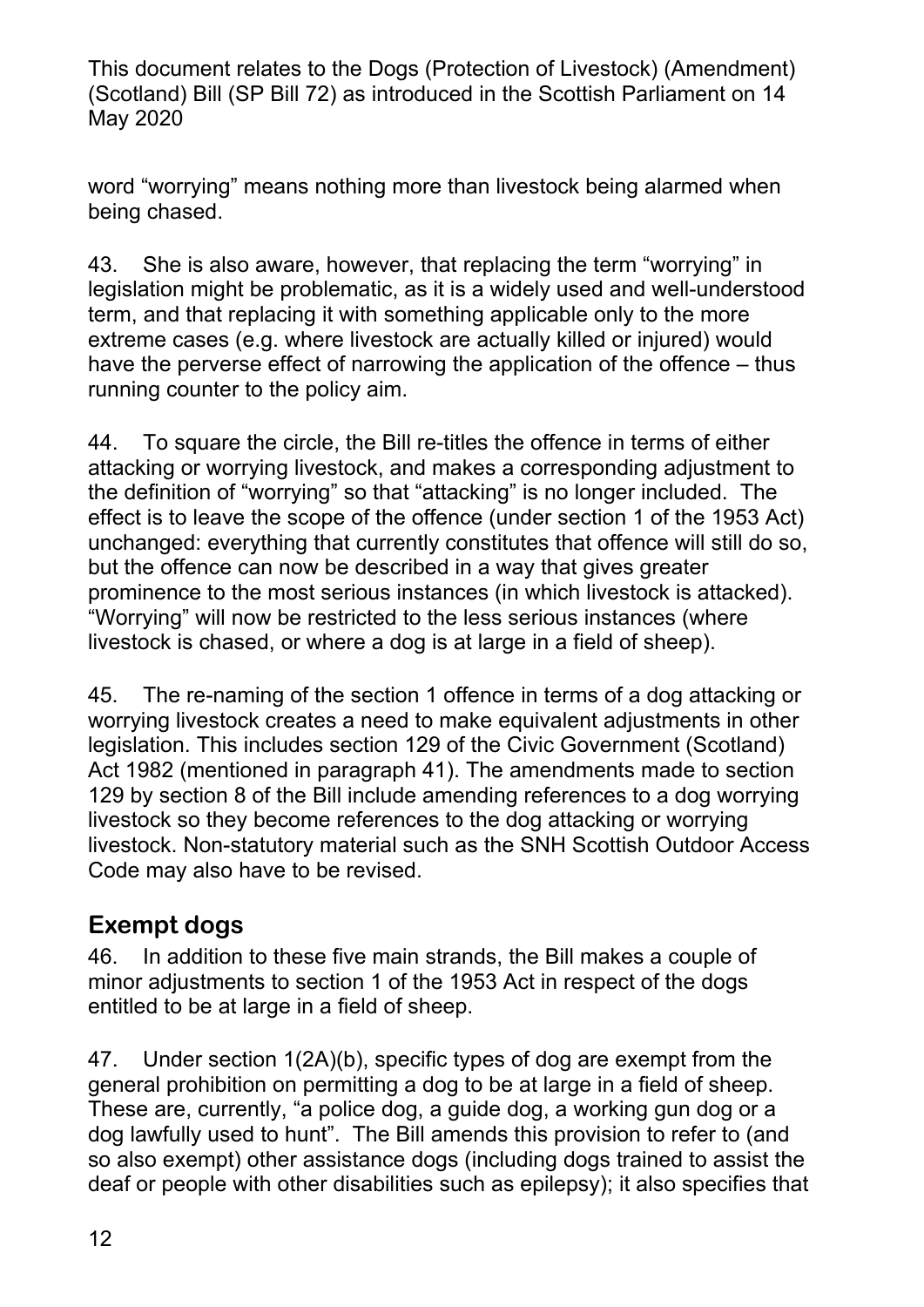all the dogs listed are exempt only when they are performing the relevant role. As a result, a police dog (for example) would be exempt when being used by a police officer on duty but not when being exercised at other times, and a guide dog would be exempt when used by its blind owner, but not when being exercised by someone else.

## Alternative approaches

48. One other legislative route which the member considered was repealing the 1953 Act and putting in place a whole new alternative Act. While this would have had the advantage of allowing modernisation of the whole regime, including the terminology, the significant disadvantage would have been the additional time required for a larger drafting exercise and more issues on which to consult and make detailed policy decisions.

49. Alternative provisions were also considered to the provisions on inspecting bodies and inspectors, such as naming specific bodies in the Bill (for example, the Scottish SPCA or all local authorities), or allowing Scottish Ministers to appoint individuals as inspectors directly. The view was taken that allowing Scottish Ministers to decide which bodies to appoint would create additional flexibility, including by allowing the list of inspecting bodies to be added to or changed in future. The view was also taken that these bodies are better placed than Ministers to decide which of their staff are suitably qualified to exercise the powers of inspectors, and that the appointment of individuals as inspectors is more appropriately done administratively (rather than via regulations).

50. The member considered whether there were approaches other than legislation which might meet her policy objectives but concluded that, while other measures might complement the impact of legislation, they were not adequately sufficient on their own to achieve the aims of the proposal, nor would they substitute for the need to make outdated legislation fit for purpose.

- 51. Complementary measures considered included:
	- A national awareness raising campaign on the issue led by the Scottish Government and in partnership with farmers' organisations, and other organisations such as the Scottish SPCA, the Dog's Trust and Scottish Natural Heritage, for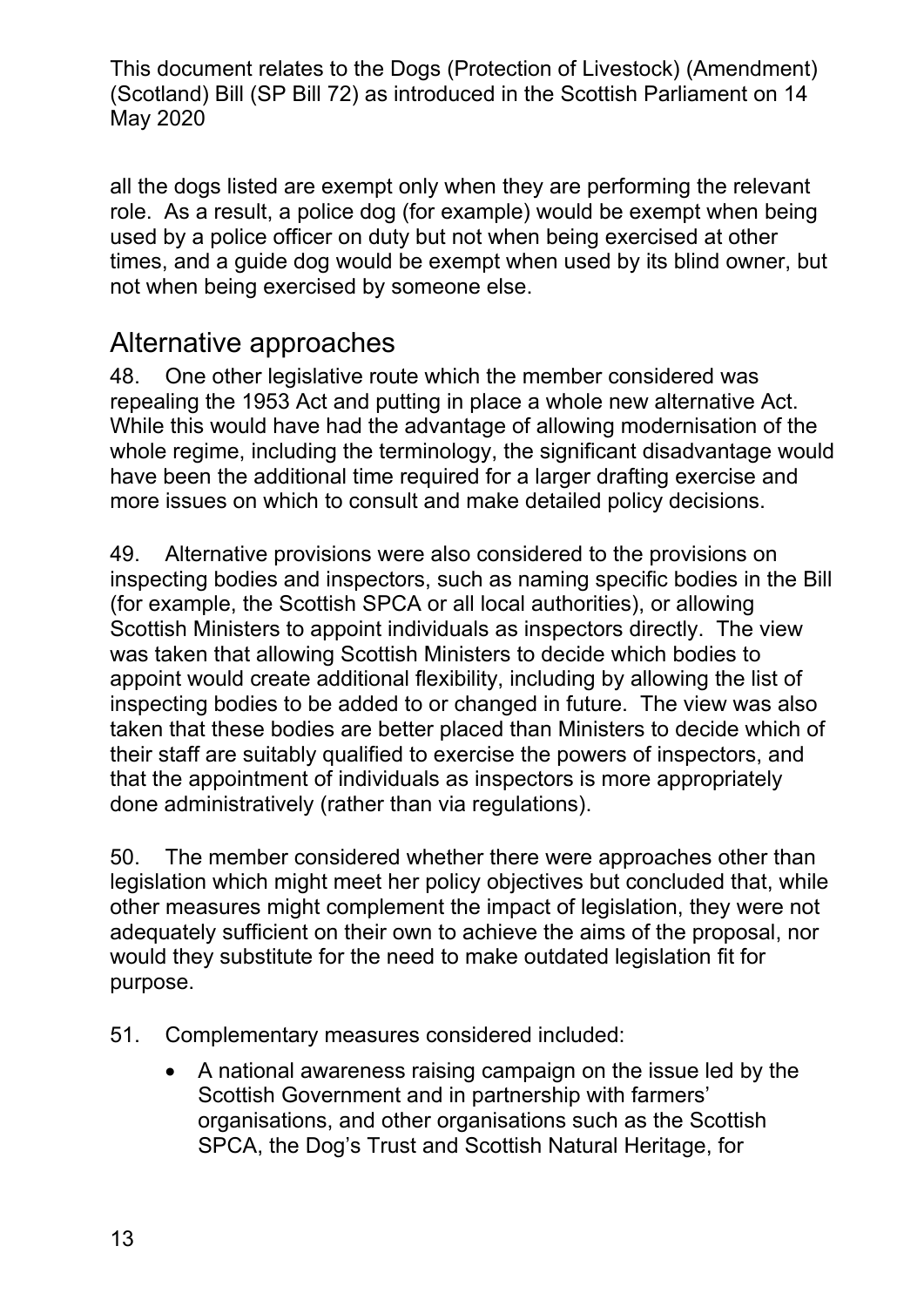> example, could potentially have an impact on the prevalence of livestock worrying.

• In addition to the statistics which are collected for offences, improved types of data collected when an incident is reported to the police – for example, the circumstances in which worrying/attack occurs, whether the owner was with the dog, or details of the types of access to the field where the worrying/attack occurred.

### **Scottish Government reviews of dog control**

52. The member was also aware of Scottish Government action following on from the Scottish Parliament's Public Audit and Post-Legislative Scrutiny Committee report<sup>21</sup> on the Control of Dogs (Scotland) Act 2010.

53. The Committee concluded that "there is still an unacceptably high prevalence of dog attacks in Scotland" and that the 2010 Act has been ineffective. According to the report, "some local authorities and police officers are not aware of or understand their respective responsibilities under the relevant legislation, nor do they co-ordinate their actions in respect of out of control dogs." The Committee noted that Dog Control Notices are not being consistently used where it would be appropriate to do so, that "an insufficient number of dog wardens has negatively impacted on local authorities' ability to implement the 2010 Act", and that "current dog control law is not fit for purpose". Accordingly, the Committee recommended "that the Scottish Government undertakes a comprehensive review of all dog control legislation without delay, with a view to introducing modernised, fit for purpose, consolidated dog control legislation."

54. A debate on the Committee's report was held on 1 October 2019, when the Parliament noted the conclusions and recommendations contained in the report. The Scottish Government subsequently indicated that it would undertake two reviews of dog control law. The initial consultation (from 27 September 2019 to 15 January 2020) was focused on improving the operational effectiveness of the 2010 Act, in order to aid enforcement agencies. The second review would take place in 2020 and would be a review of wider dog control law, which would look at how the

 $\overline{a}$ 21 https://www.legislation.gov.uk/ukpga/1991/65/contents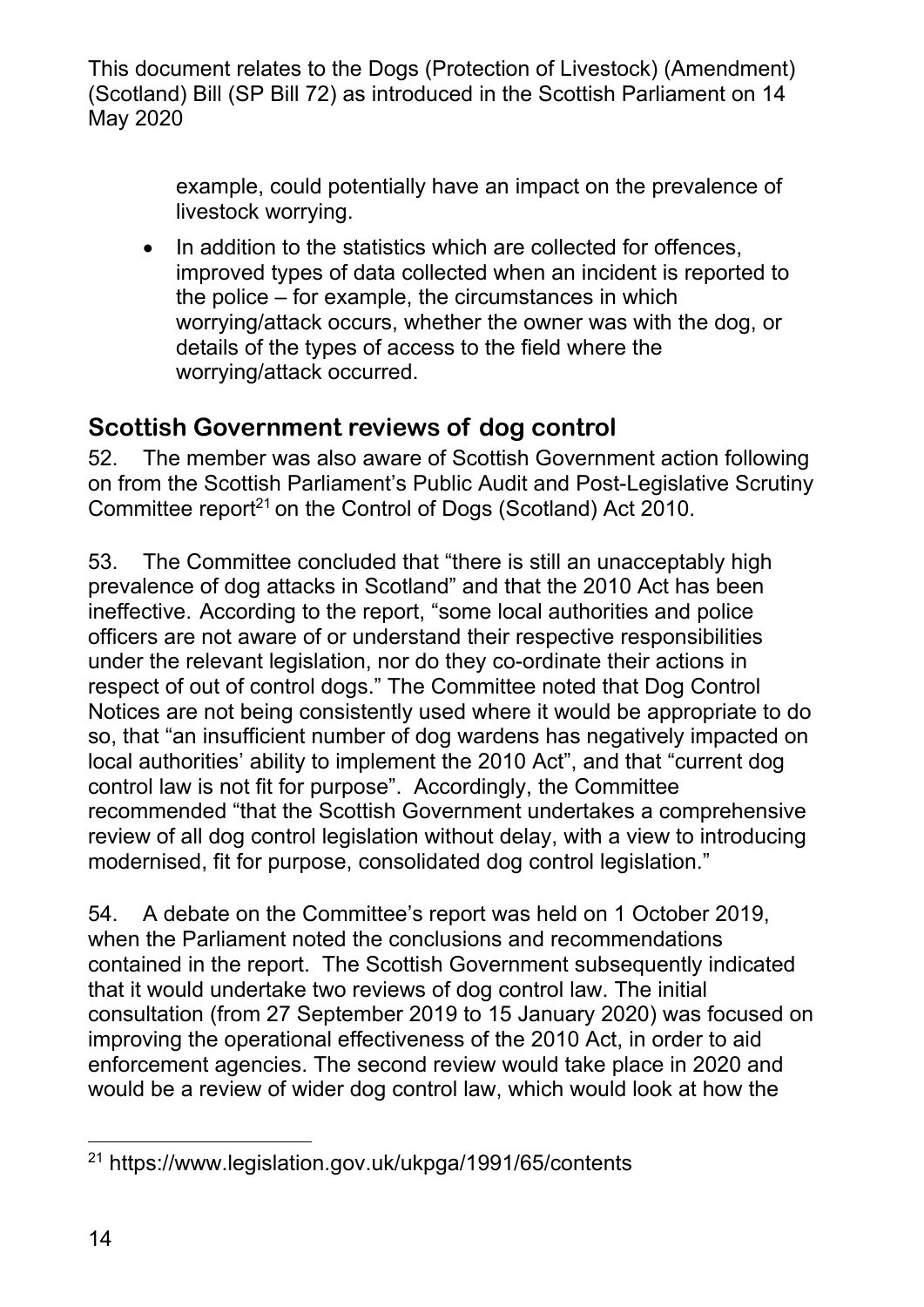Dangerous Dogs Act 1991, and other associated dog control legislation, operates.22

55. While the member welcomes the Scottish Government's measures, she is aware that any findings and action from the reviews is likely to take a considerable time to implement, and that action in relation to livestock attacks is required as soon as possible, hence the need for her Bill being taken forward.

## **Consultation**

56. The consultation period for the draft proposal ("for a Bill to increase penalties and provide additional powers to investigate and enforce the offence of livestock worrying") ran from 20 February to 15 May 2019. Six hundred and nineteen responses were received – 578 from individuals and 41 from organisations, including public sector bodies (such as councils), private sector organisations (such as private land/livestock owners and specific breed businesses), representative organisations and those from the third sector, such as animal charities.

57. A significant majority of respondents (95%) were supportive of the proposal for the increased penalties and additional powers outlined in the consultation and, overall, all questions received more positive than negative responses.

58. Many respondents had personal experience of owning livestock which had been attacked, or having witnessed such an incident, and related the resulting financial and traumatic impacts of the incident, as well as the welfare implications for the animals attacked.

59. The importance of dogs being kept under control around livestock was recognised as essential and various ways of promoting this objective were suggested, including the need for dog owners to be made aware of this through, for example, education and publicity. Training for dogs was a key feature, and a number of respondents felt that electronic training devices were a viable means of controlling dogs' behaviour around livestock.

<sup>&</sup>lt;u>.</u> 22 https://www.legislation.gov.uk/ukpga/1991/65/contents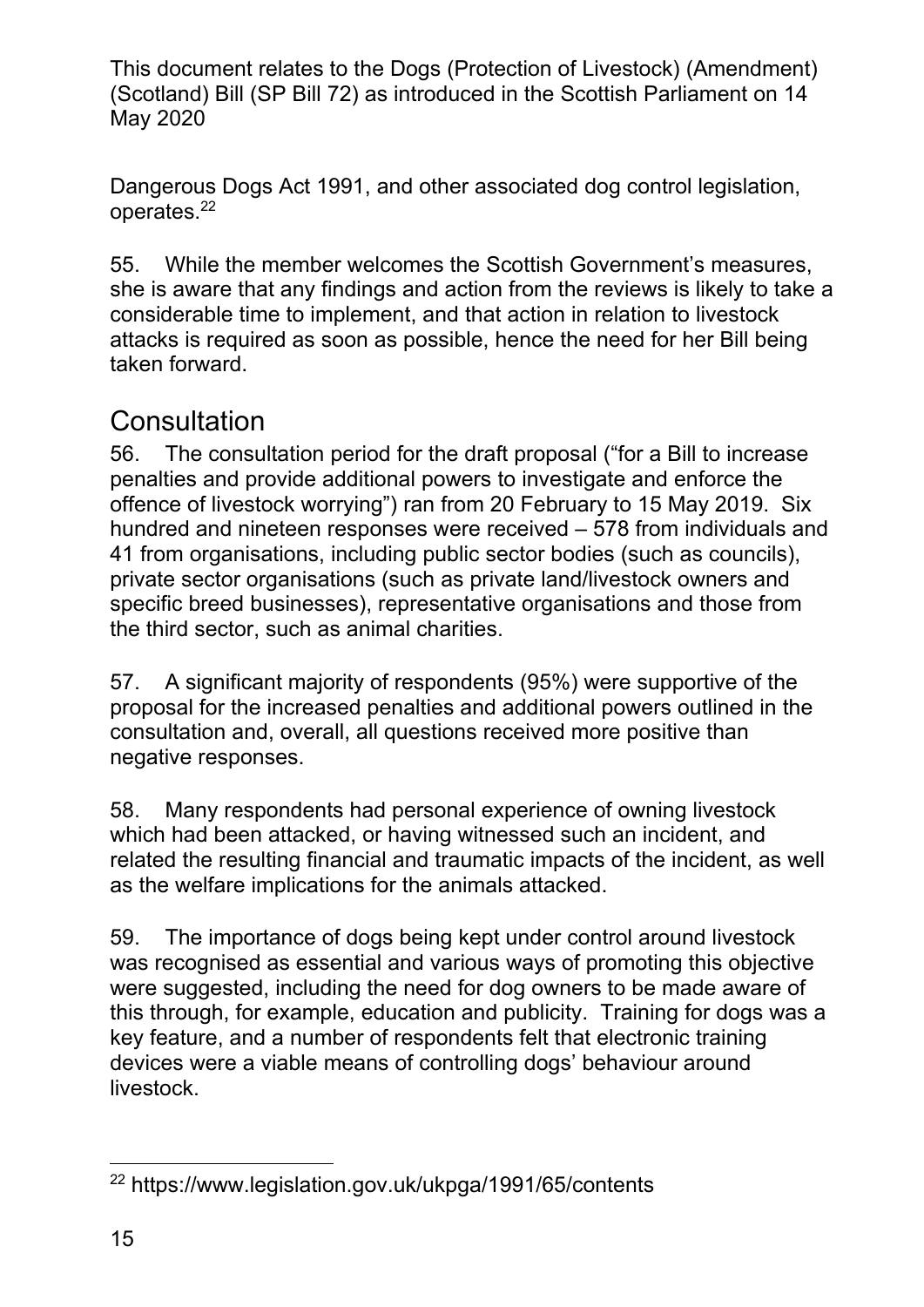60. As well as action by dog owners, there was also a view that livestock owners could take measures to improve the situation, such as signage or better quality of enclosure fencing.

61. There was a predominant view that existing legislation was inadequate.

Effects on equal opportunities, human rights, island communities, local government, sustainable development etc.

#### **Equal opportunities**

62. An Equality Impact Assessment (EQIA) has been carried out and did not demonstrate any particular positive or negative impacts in relation to protected characteristics.

63. The increase in maximum penalties has relevance to all protected characteristics as the penalties will apply equally across all protected groups.

64. People with disabilities may rely on assistance dogs. Under the 1953 Act, the offence of allowing a dog to be "at large" in a field or enclosure in which there are sheep (s.1(2)(c)) does not apply if the dog is a "guide dog" but this is likely to be interpreted only to include guide dogs for the blind and to exclude other assistance dogs such as those trained to assist the deaf or people with epilepsy. The Bill adds reference to such other assistance dogs, thus protecting their owners from prosecution for allowing them to be at large in a field of sheep.

65. The Bill also allows a person to be disqualified from owning a dog, or prevented from taking a dog onto agricultural land on which livestock is present, potentially for life. This could disadvantage unfairly someone who comes to requires an assistance or guide dog later in life. Partly for this reason, the Bill includes a mechanism to allow the person who is the subject of the disqualification or prevention order to apply, at yearly intervals, to have the order discharged. A relevant change of circumstances, such as needing an assistance dog, would be relevant to such an application.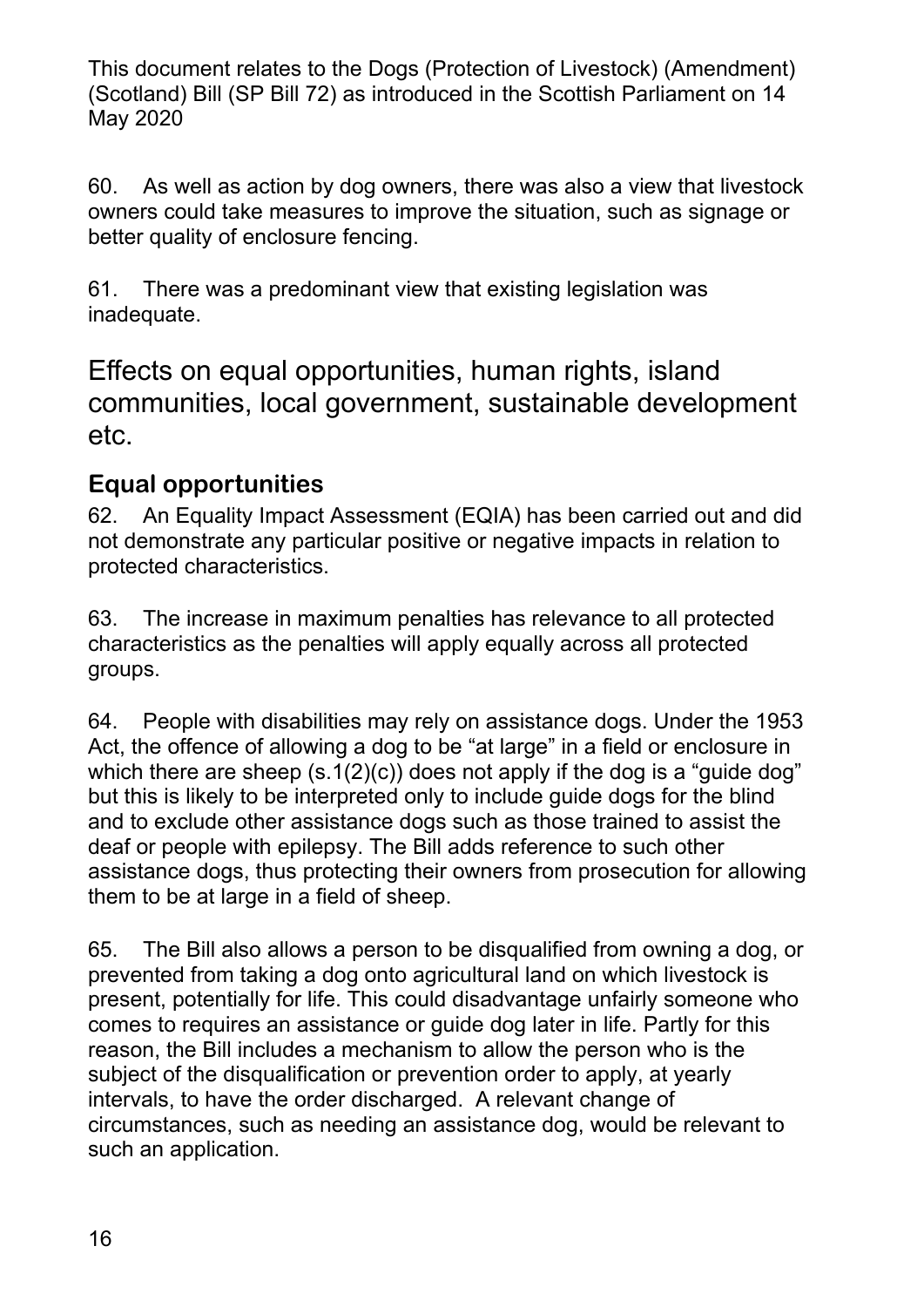#### **Human rights**

66. In terms of the European Convention on Human Rights, dogs count as property. Article 1 of Protocol 1 (A1P1) provides protection of the peaceful enjoyment of property. This is not an absolute right, and there are many contexts in which this right is limited, a notable example being in relation to police seizure of property. When it comes to dogs, there are several examples of this in existing legislation. The member believes the Bill strikes an appropriate balance, limiting the dog-owners A1P1 rights in order to protect the rights and interests of farmers and the welfare of their animals.

#### **Island communities**

67. It is not expected that the Bill will have any adverse impact on island communities. The measures in the Bill should benefit all livestock farming communities, which includes many on the Scottish islands.

#### **Local government**

68. While local authorities have responsibility for issuing dog control notices under the Control of Dogs (Scotland) Act 2010, the Bill should not impact directly on this function. However, if local authorities were to be appointed as "inspecting bodies" with enforcement powers under the 1953 Act, this would have resourcing implications.

#### **Sustainable development**

69. The Bill should support sustainable development issues by increasing wellbeing and equity.

70. Encouraging more responsible dog ownership should reduce the distress experienced by livestock and the potential loss of life.

71. The Bill should impact upon fairness and equity by assisting farmers who currently suffer the consequences of livestock worrying but believe that the penalties imposed on the few dog walkers who are caught do not reflect the damage and financial loss caused. Increasing the maximum penalties, and giving the police and other bodies better powers to investigate offences, should therefore strike a better balance between the interests of farmers and those of dog-walkers.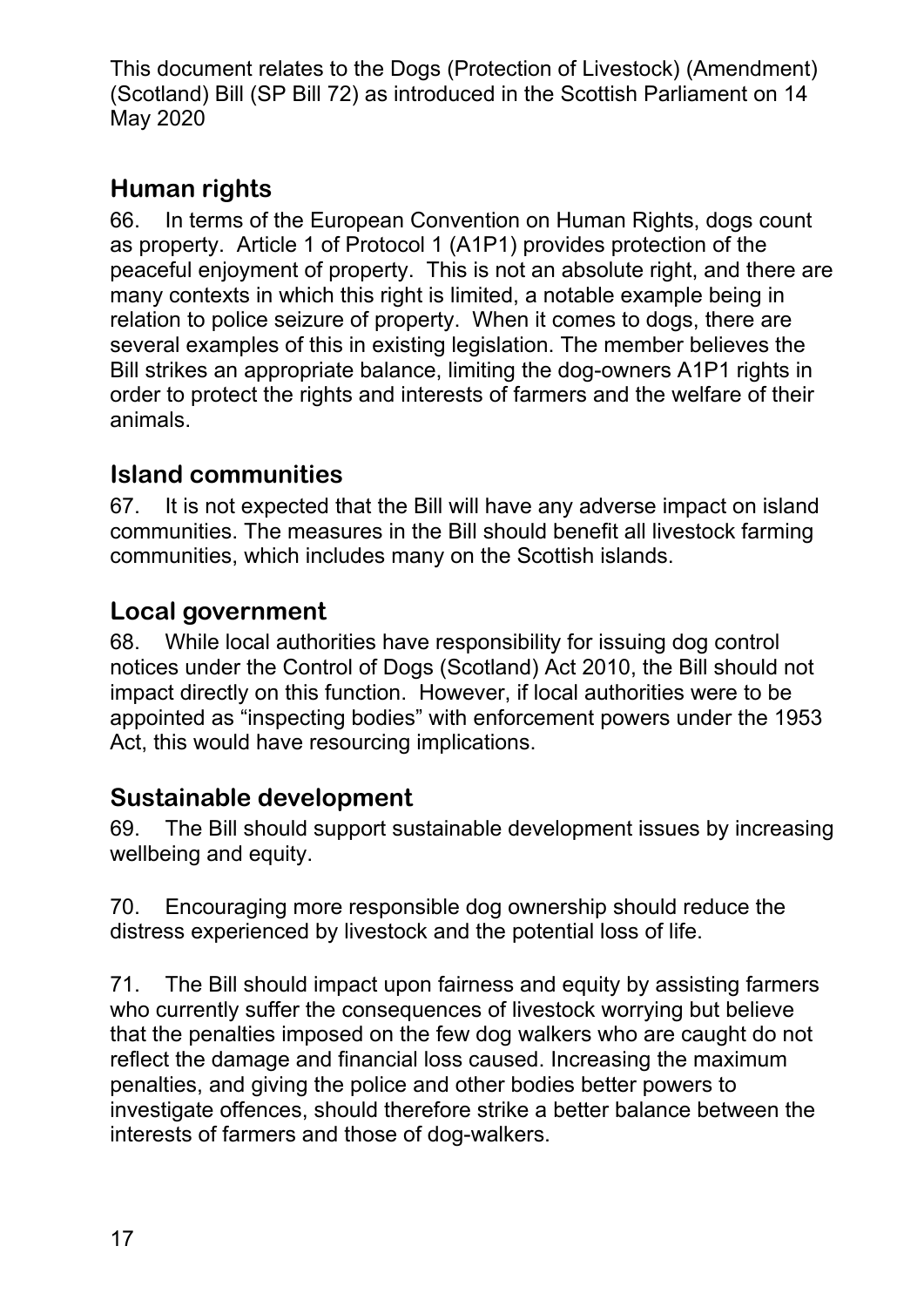72. The Bill might also potentially benefit wider society as a whole. Modern society has developed in parallel with the ability to farm and look after livestock, and to secure food in exchange for providing for the animals' needs. Many now consider animal welfare integral to good farming practice. The Bill aims to reduce the suffering and stress caused to livestock by dogs, and so contribute to improved animal welfare.